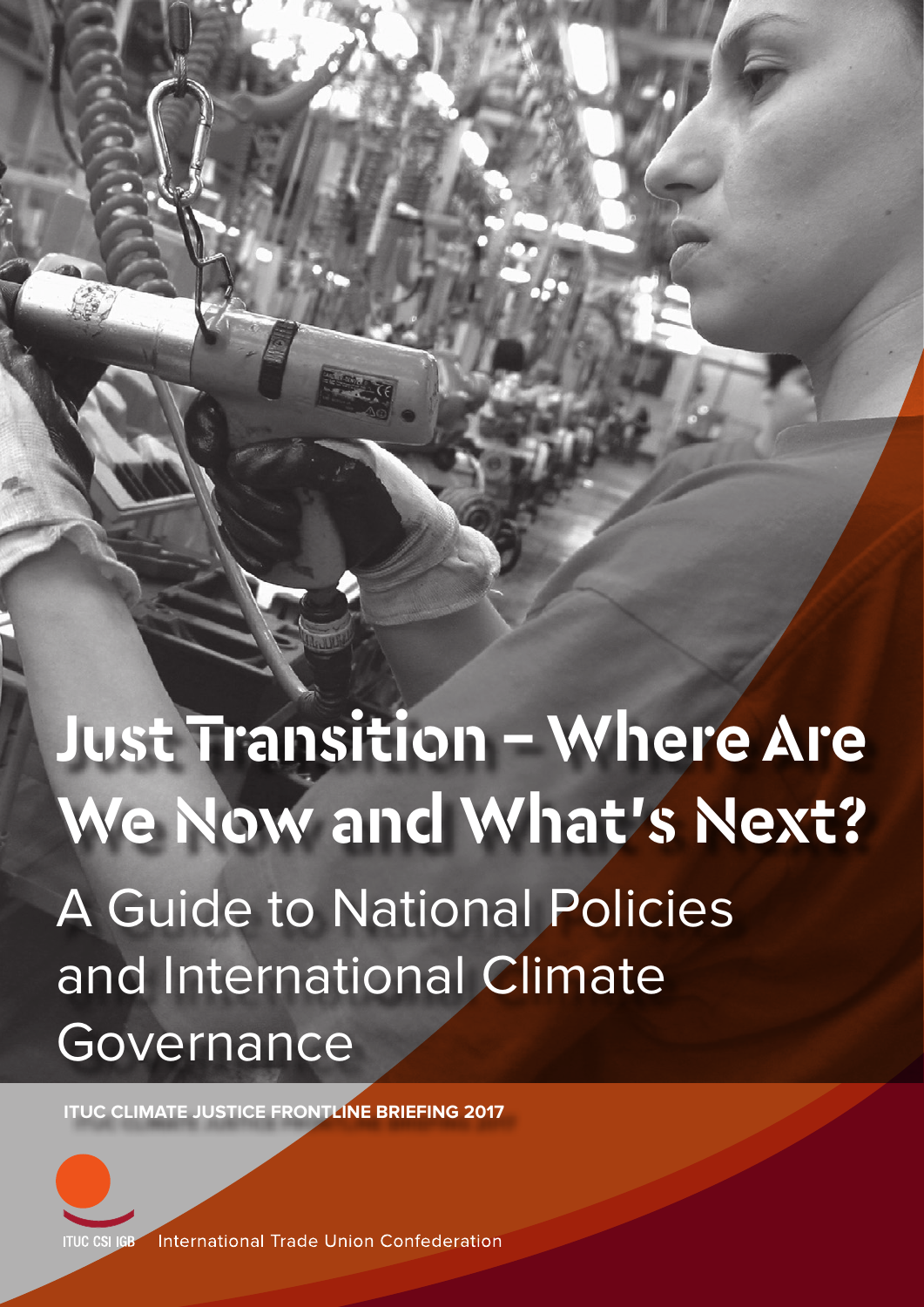The Frontline briefing "Just Transition - Where are we now and what's next" has been prepared with support from Friedrich Ebert Stiftung and is based upon "Strengthening Just Transition Policies in International Climate Governance", Policy Analysis Brief, Anabella Rosemberg, Stanley Foundation, 2017.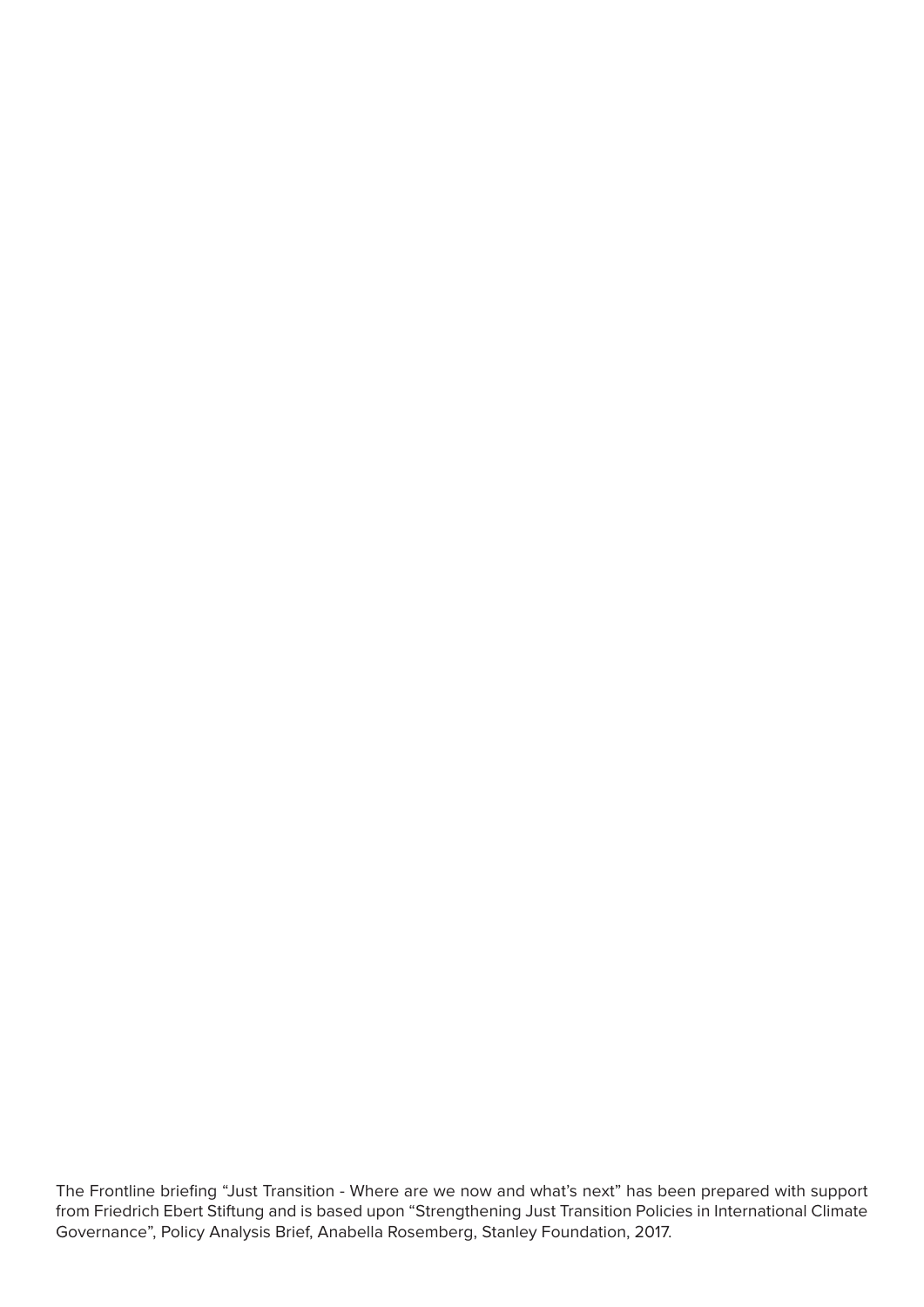## **Table of Contents**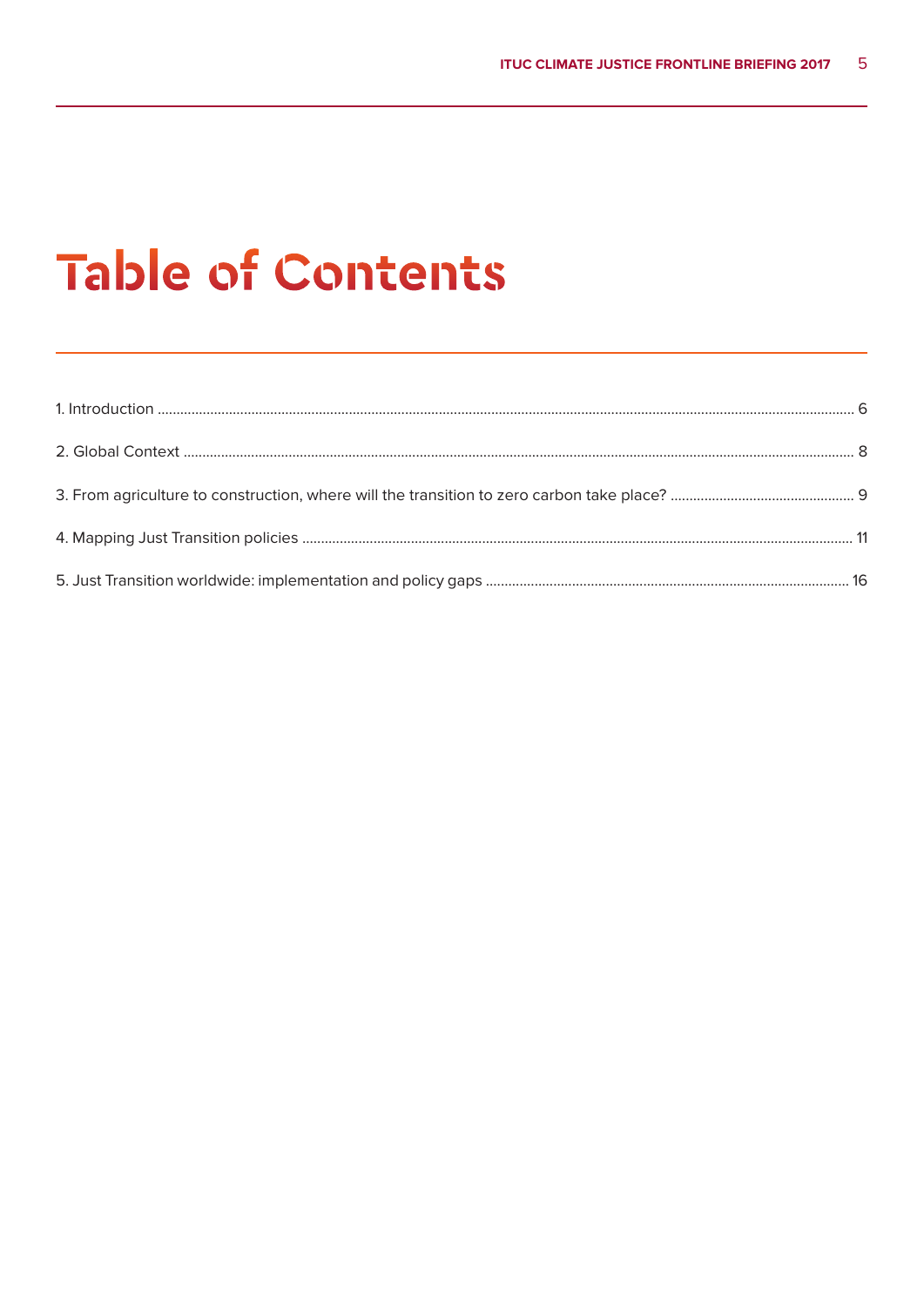### **1. Introduction**

Just Transition is a key requirement of the Paris Agreement and is further defined by the UN International Labour Organization's global labour guidelines for Just Transition.

This is a win for the global labour movement. More than a decade of advocacy in environmental and climate negotiations has resulted in ensuring that social considerations must be an integral part of policy, planning and implementation of climate action.

#### **What is a Just Transition?**

On a national or regional scale, a Just Transition is an economy-wide process that produces the plans, policies and investments that lead to a future where all jobs are green and decent, emissions are at net zero, poverty is eradicated, and communities are thriving and resilient. Just Transition measures developed through social dialogue between governments, workers and employers will build trust and drive effective transformation.

For companies, a Just Transition is an enterprise-wide process to plan and implement companies' emissions reductions efforts, based on social dialogue between workers and employers. In this context, "enterprise-wide" includes the company's supply chains. The goal is to reduce emissions and increase resource productivity in a way that retains and improves employment, maximises positive effects for workers and the communities where the company operates, and facilitates company action to maximise the commercial opportunities of the lowcarbon transition.

#### **Why is a Just Transition important for companies not just governments?**

Effective action on climate change requires massive industrial transformation, and no sector or corporation will be immune. This energy shift is already gathering momentum, and we are even seeing emerging new technologies for reduced emissions in heavy industry. Construction and transport are experiencing rapid change, and agriculture and services are shifting to respond to demand. Planning for a Just Transition makes

this shift more efficient by engaging workers in the change process, and making sure that the company, its workforce, and the communities where the company operates have the skills, investments, and capabilities they need to thrive.

Social dialogue and collective bargaining are key tools to manage change.

A Just Transition will:

- Invest in jobs decent work opportunities in sectors which reduce emissions and help communities adapt to climate change;
- Respect the contribution that workers in fossil-fuel industries have made to today's prosperity and provide them with income support, retraining and redeployment opportunities, as well as secure pensions for older workers;
- Guarantee social protection and human rights;
- Invest in community renewal to gain the hope and trust of regions and townships at the forefront of the energy transition, industrial transformation or climate impacts;
- Support innovation and technology sharing to enable a rapid transformation of energy and manufacturing companies along with all other economic sectors;
- Ensure the involvement of workers and communities in the sectoral plans for transforming megacities;
- Formalise jobs associated with rescue, restoring communities and building resilience to climate disasters; and
- Be based on social dialogue with all relevant parties and include collective bargaining with workers and their unions for workplace change, resource productivity and skills development.

Just Transition will include different measures for different circumstances, but while it is good to see many organisations adopting the concept, it is not acceptable where they fail to include the needs of workers' or indeed to speak for them.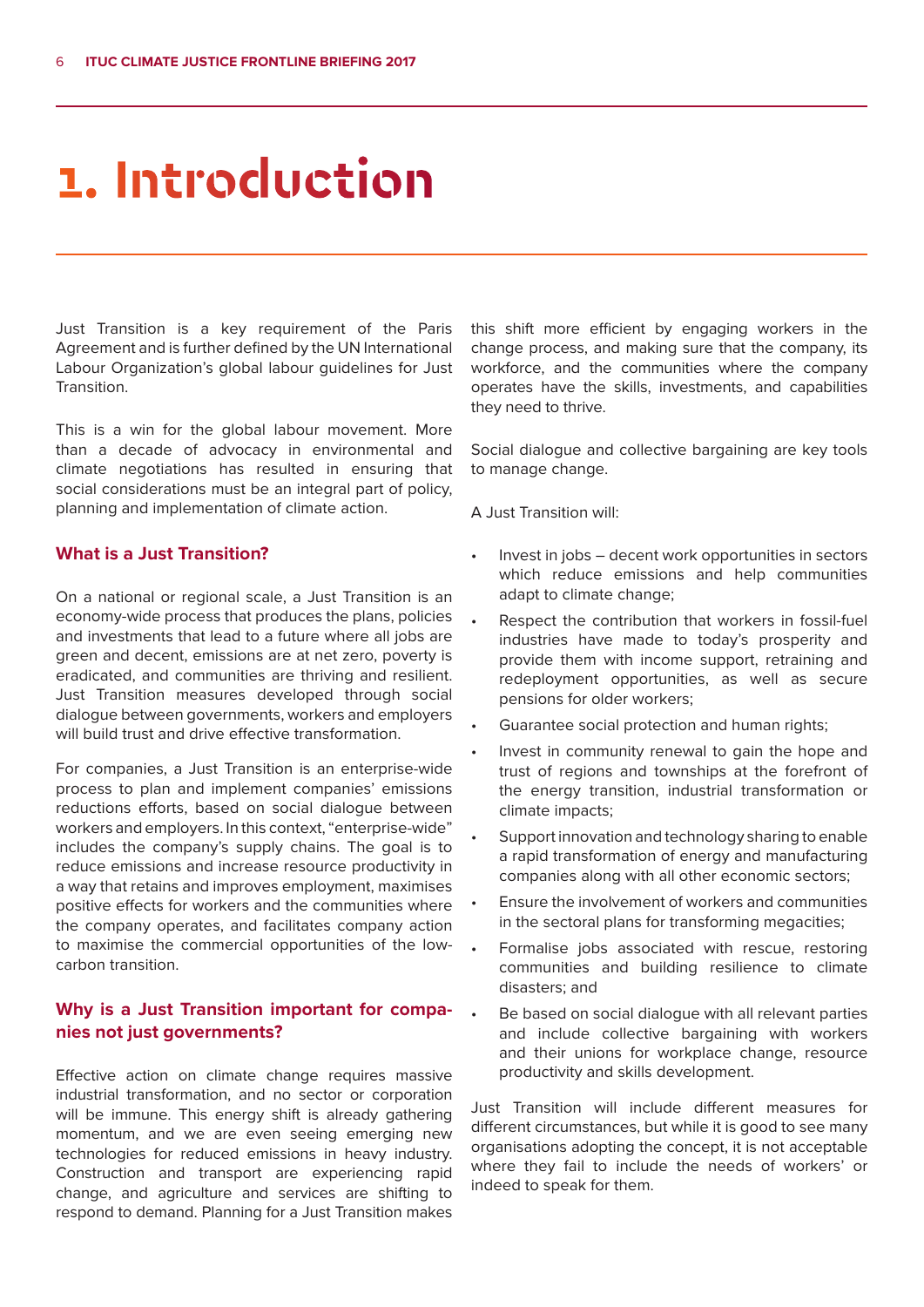The case for workers and trade unions to be fully involved in the transformation of their societies and communities in order to counteract climate change must still be made.

In this context **A Workers Right To Know** is an ITUC campaign priority for 2018. Workers have a right to know what their governments are planning to meet the climate challenge and what the Just Transition measures are. Equally, workers have a right to know what their employers are planning, what the impact of the transition

is and what the Just Transition guarantees will be. And workers have a right to know where their pension funds are invested with the demand that they are not funding climate or job destruction.

This briefing summarises our Just Transition work to date, and puts forward ideas on how the concept can be developed further.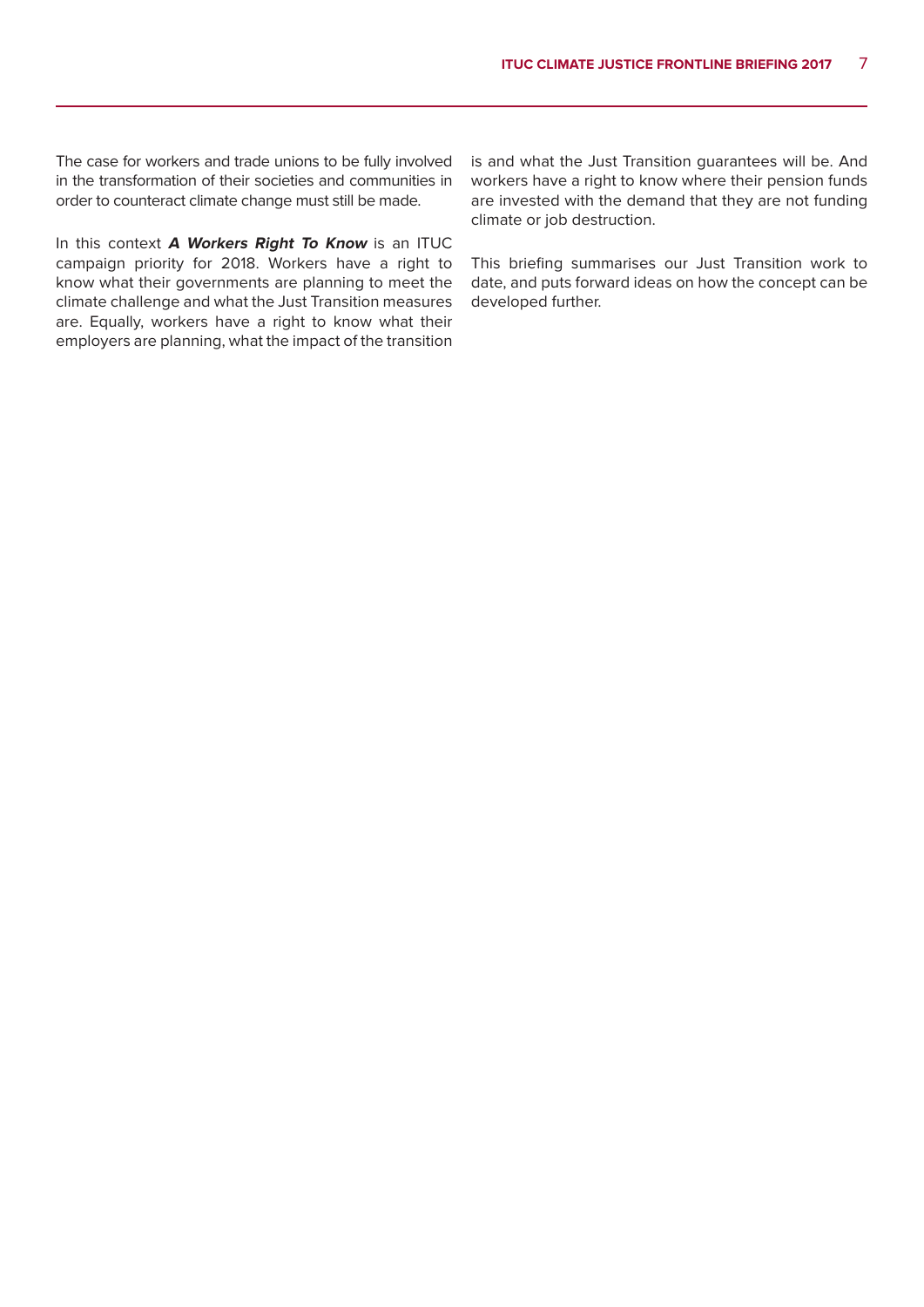### **2. Global context**

The need to take every effort to keep the global temperature from rising by more than 1.5°C compared with pre-industrial levels has never been clearer. Increasingly severe climate-related disasters will only worsen without drastic action to cut carbon emissions to zero.

At the same time, growing evidence highlights the opportunities for improved health, jobs and prosperity offered by the transition to a zero-carbon economy.

In addition to the 1.5°C goal, the Paris Agreement enshrined a commitment to a Just Transition that creates decent work and quality jobs. Similarly, in 2015, the Guidelines for a Just Transition towards environmentally sustainable economies and societies for all was unanimously adopted in the International Labour Organization — the United Nations agency for employment and other social policies. This shows the need for a Just Transition is accepted not only by governments, but also by the two other parties that govern the organisation: employers and trade unions.

Nonetheless, the gap between these international decisions and domestic ambitions keeps widening. Many leaders — whether through a lack of ambition or political decision — are not acting fast enough. The risk of job losses is often the wall behind which they hide to justify lack of action despite the evidence for massive job opportunities in a well-managed transition.

Prior to 2008, the employment dimension of climate policy was largely ignored. The economic crisis raised the prospect of an environmentally sound recovery through a Green New Deal to connect climate and jobs. Today, millions of jobs can be attributed to environmental protection policies and investments – yet these have not necessarily appeared in sectors where the fears of job losses are highest. Or where they have, they are not good jobs.

Despite the recognition of a Just Transition in Paris and the ILO Guidelines, there are still few plans for handling the social transition away from our fossil-fuel-dependent society. Rather than responding to social justice concerns, politicians are still captive of the wealth and influence of the fossil-fuel companies.

Unfortunately, the urgency we face does not allow us to wait. Delays will only aggravate social injustices.

That's why the trade union movement itself is leading the response to the interconnected challenges of inequality, unemployment, and environmental degradation. This will require the climate community to become more educated on labour and social policies. And it will require the labour movement to own the temperature goal of 1.5°C and fully involve others. This is the fair and democratic path to a prosperous, climate-sound future.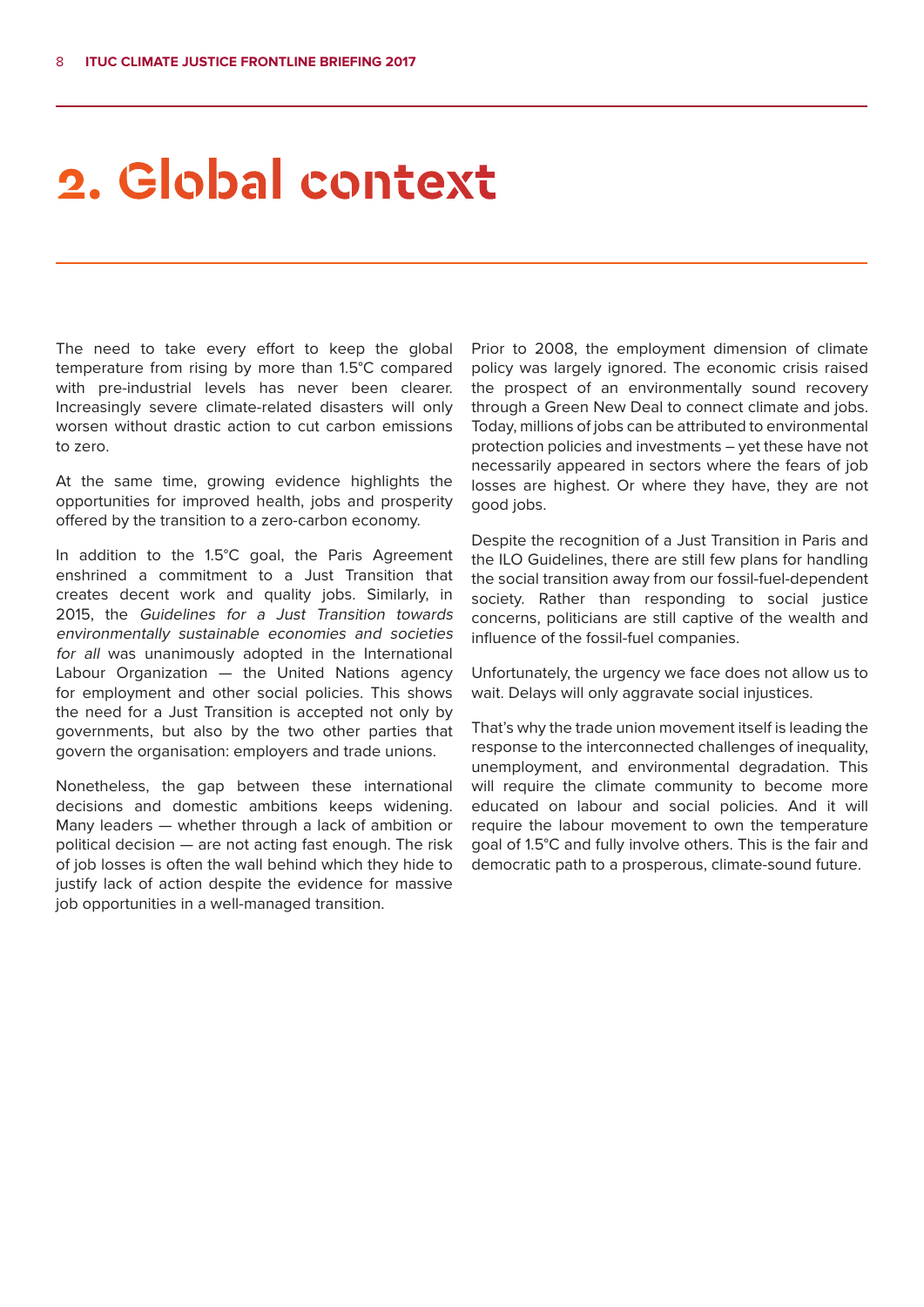## **3. From agriculture to construction, where will the transition to zero carbon take place?**

Climate experts recommend a full decarbonisation of the global energy and industry sectors by mid- century in order to prevent a temperature rise of  $1.5^{\circ}$ C<sup>1</sup>. This involves reaching 30% of renewable energy in the world's electricity supply by 2020 (up from 23.7% in 2015); deploying investments to decarbonie buildings and infrastructure; doubling mass-transit use in cities; plus significant increases in fuel efficiency and energy use in transport and industry<sup>2</sup>. In the medium term, unabated coal (that is, coal without any storage or capture technology) would need to be phased out, emissions from buildings would need to decrease by 85% compared with current trajectories, while the share of electric vehicles (EVs) or fuel cell electric vehicles in the light-duty road vehicle fleet would reach about 60% and in the heavy-duty vehicles fleet about 40% by 2060.3

Much work needs to be done to understand what these changes mean for jobs and the many communities dependent on the fossil-fuel economy. Without this knowledge, supporters of the status quo can exploit the legitimate concerns of workers and communities.

Here we assess the potential impact of nine policies designed to put our societies on a climate-sound pathway.

**⊲ Increasing renewable energy capacity**. Numerous reports testify to the labour-intensive nature of renewable energy development, notably in the installation phase, and the positive impact on job creation<sup>4</sup>. Yet attention should be paid to the quality of the jobs created, as well as industries' capacity to develop shorter supply chains and support local economies. The employment of women in the renewable energy sector is low, as is the case with traditional fossil fuels. Increased renewable

energy capacity must go hand-in-hand with efforts to improve women's participation in the sector.

**⊲ Phasing out coal-based utilities**. Policymakers must consider phasing out coal-based utilities in the next 15 years, at the latest, in OECD countries<sup>5</sup>. It's therefore a priority to organise the retrenching and reskilling of workers and the diversification of the small- and mediumsized cities where coal-based utilities are the biggest employer. Examples of conversions already exist, such as Hazelwood in Australia and Widows Creek in the US, but these involved closing only one site. All vulnerable workplaces and communities require a more organised phase-out. This in turn requires stronger government engagement and funding to ensure workers' rights are protected and good jobs available. With the exception of dialogue in Germany and Canada, countries have not acted to put plans in place.

Workers in the utilities sector tend to be medium- or highskilled, and jobs in sites powered by renewable energy and/or the grid offer opportunities that match their career pathways, provided the right skills development and support are in place.

▶ Phasing out coal and gas extraction. The transition of coal miners presents a very different dynamic to that of utility workers. Their skills profile, the relative distance between their workplaces and other employment alternatives, and in many places a long story of discrimination, precarious work conditions and exploitation makes them reluctant to engage in a discussion about an uncertain future. Previous coal phase-outs — based mainly on economic decisions — left coal mining communities with degrading public services, growing unemployment and few opportunities for young people. The climate transition

<sup>1</sup> Climate Anaytics, Feasibility of limiting warming to 1.5 and 2°C (2015)

<sup>2</sup> Carbon Tracker Initiative, 2020, the climate turning point, 2017

<sup>3</sup> IEA (2017) Energy Technology Perspectives 2017, Catalysing Energy Technology Transformations. Paris, France, Page 40

<sup>4</sup> Greenpeace International, "Energy [R]evolution Outlook" (2015); International Energy Agency, "World Energy Outlook" (2016).

<sup>5</sup> Climate Analytics (2016). Implications of the Paris Agreement for Coal Use in the Power Sector. "Energy-system models show that the phase out of unabated coal-fired power plants needs to take place around mid-century globally. Under a least-cost strategy, coal phase out dates differ across regions in the world: the EU and the OECD would need to phase out coal by 2030, China by 2040 and the rest of the world, including the majority of emerging economies, would need to phase out coal by 2050."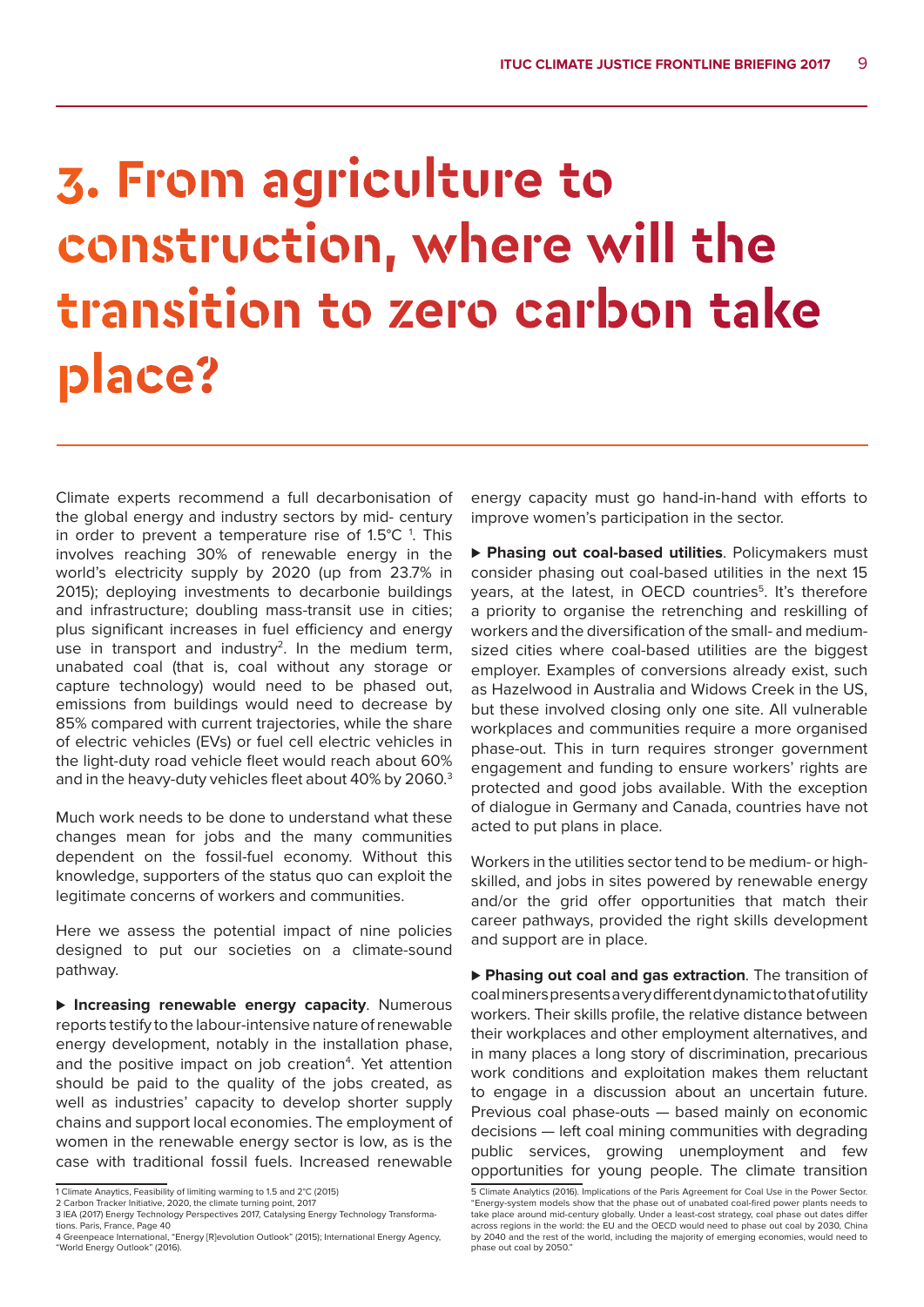has to factor in these historical facts to build a powerful case for protecting these communities. Gas workers are different again. Capital-intensive, gas extraction in particular shale gas — creates many jobs in the preextraction phase (i.e., construction workers) and skilled workers in the operations phase. Alternatives for these different profiles need to be developed, assuming those in operations would likely be re-employed within the same companies or a commitment to redeployment where this is not the case.

**⊲ Transitioning to low-carbon transport.** The world must embrace a massive transformation of mobility systems. A Just Transition must take into account the high risks for some labour-intensive worksites in the automobile industry. All plants will face regulatory pressure to phase out fossil fuel models if climate targets are to be met.

The opportunities for job creation in different mobility settings remain largely unexplored. It is well known that public transit and rail are good quality job providers, and their growth could be married with the expansion of **low-carbon mobility**. This sector must connect different mobility demands (commuting, freight, leisure) and match them with low-carbon alternatives. The extent to which sectors like aviation and shipping will adapt to this new scenario is unclear, but they should not be exempt from transition, and investment in R&D is essential. For now, these industries have made only marginal efficiency gains, and forecast growth rates without change will not align with climate targets.

▶ Construction. Nearly one-fifth of global greenhouse gas emissions come from the building sector. Under current policies, energy consumption in buildings is set to rise by 1% per year. Average energy consumption per person in the global buildings sector remains practically unchanged since 1990.<sup>6</sup> Current developments are not on track to limit global temperature increases to 2**°**C, let alone 1.5**°**C. Nearly two-thirds of countries still do not have any building energy codes in place. A similar share of energy-consuming equipment in buildings globally is not covered by mandatory energy efficiency policies.

**⊲ More efficient technology is available for all areas of design.** Just rapid deployment of high-efficiency lighting, cooling and appliances could save the equivalent of nearly three-quarters of today's global electricity demand between now and 2030**<sup>7</sup>** .

**⊲ New building developments.** These can indeed be built carbon neutral and water positive, but the scale of change required with most of the 2060 buildings to be built in the next 30 years, along with the parallel challenge of retrofitting today's buildings, is enormous. 6 Carbon Action Tracker (2016) Constructing the future: Will the building sector use its decarboni-

sation tools? 7 IEA (2017) Energy Technology Perspectives 2017, Catalysing Energy Technology Transformations. Paris, France Page 9

The boost for jobs and economies from the necessary investment makes for additional benefits. Skills, apprenticeships and safe and secure work are required worldwide for a Just Transition.

**⊲ Transformation towards circular economies**. Changes in heavy industries, agriculture, and other materialintensive sectors are also relevant for a Just Transition. The challenge here is less related to a phase-out than to a transformation, requiring investments in research and development, deployment and the re-skilling of workers. These industries  $-$  in particular heavy industries such as steel, cement, and aluminium — are yet to prove that they can deliver a zero-carbon supply chain, increase the amount of reused materials, or transform production processes. Some have instead blocked policies that could support their transformation, sometimes rallying workers with them. The strong cultural and territorial link of these worksites with their communities means it is vital to look at the industrial sector beyond a competitiveness angle, and consider the ways in which a Just Transition can turn these communities into climate advocates.

**⊲ Agriculture.** Some technological solutions to lower emissions and increase productivity could potentially hurt the livelihoods of vulnerable farmers and labourers. Other techniques meanwhile lower or eliminate chemical, greenhouse-gas-intensive inputs, requiring increased labour intensity. It is possible that a combination of approaches is needed, varying by region. It is important to keep in mind that agriculture remains the most deadly economic sector in terms of occupational deaths and injuries. While farming techniques like organic agriculture may keep agriculture workers away from pesticides, which can be harmful to their health, these systems do not always perform better in terms of wages or occupational hazards than their industrial equivalents. Conversely, industrial systems not only put workers in contact with pesticides, but put small-holder farmers in a situation of dependency or high vulnerability towards the large agribusinesses that produce seed, chemical, and other technological inputs. A proactive approach whereby agriculture contributes more to the prosperity of communities, while remaining climate compatible, is greatly needed.

Solutions exist and experience proves that if anticipated, properly planned and funded, the transformation to a zero-carbon economy can bring workers and communities to a better place than they are now. This is certainly better than dealing with these issues alongside the adverse effects of climate change further down the road.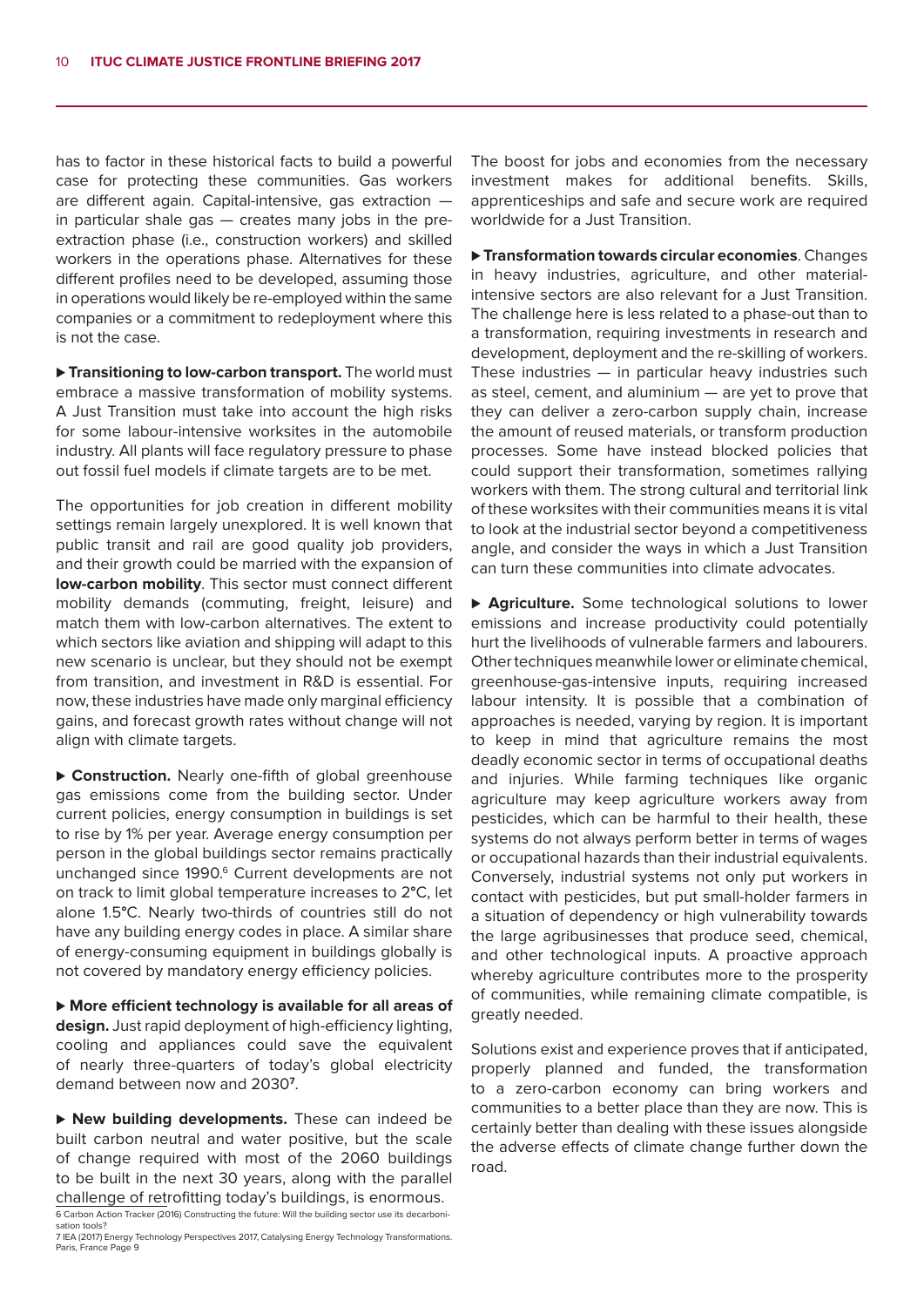### **4. Mapping Just Transition policies**

Just Transition strategies will vary as the diversity of the world of work demands. The challenges faced by countries and regions in the transition make defining a single approach difficult. The initial policies identified by unions<sup>8</sup> and broadened in the context of the ILO Guidelines for a Just Transition towards environmentally sustainable economies and societies for all<sup>9</sup> set the bar for what the foundations that will guarantee a Just Transition should be:

Macroeconomic, sectoral, and enterprise policies that ensure jobs and decent work

Rights and occupational safety and health

Social protection

Skills development

Active labour market policies, and

Social dialogue and tripartism.

#### **Macroeconomic, sectoral and entreprise policies**

The journey to a zero-carbon economy, and particularly the first decade of that transition, requires a large-scale yet coherent approach to investments, economic policy and enterprise-level transformation. Jobs must be created in sectors where growth is needed both in existing and new companies including cooperatives or models related to the "social economy". Sectoral policies setting long-term targets on emissions and social progress, including but not limited to the energy sector, need to be developed. Investments could be also driven, in the initial phase, by public sector policies, including procurement, sustainable infrastructure projects and public regulations. This is fundamental for fighting the "jobs vs. environment" narrative and for creating employment alternatives in regions facing job declines in the short term. People must see climate-friendly alternatives as something concrete and accessible to them.

#### **Denmark's wind sector<sup>10</sup></u>**

Starting in the 1970s, Danish social dialogue produced a strong industrial and climate policy aimed first at energy independence and later at transitioning the power sector from coal to wind. Over time, Denmark became a net energy exporter, decreased coal use by 50% and increased the share of wind in its power sector to 40-50%. It also produced a globally competitive wind industry that includes publicly traded Vestas, the world's second-largest wind turbine manufacturer, and Dong Energy, which is majority state owned and develops and operates wind and other energy projects. In 2015, Denmark's wind industry employed 31,251 people and wind power delivered 42% of Denmark's electricity.

Rather than allowing discussions on a Just Transition to focus on phasing out a sector or closing a plant, the focus should be on generating new jobs in new sectors. Danish workers' experience with green policies has been positive and created a new constituency of enthusiastic climate action supporters.

#### **Social protection**

If people feel vulnerable, they will be more reluctant to support change. Universal social protection and in many places public employment guarantee schemes, are key to ensuring a Justice Transition. Policies will be needed to prevent job losses, provide income support and improve the employability of workers in vulnerable sectors.

Social protection also needs to address the consequences of climate change and extreme weather events on the poorest and the most vulnerable. Unfortunately, insufficient attention has been given in the social protection sphere to the long-term risks posed by

<sup>8</sup> Rosemberg, Anabella, "Building a Just Transition", 2010.

<sup>9</sup> International Labour Organization, Guidelines for a Just Transition towards environmentally sustainable economies and societies for all (2015).

<sup>10</sup> Just Transition Centre, Just Transition A Report for the OECD, 2017).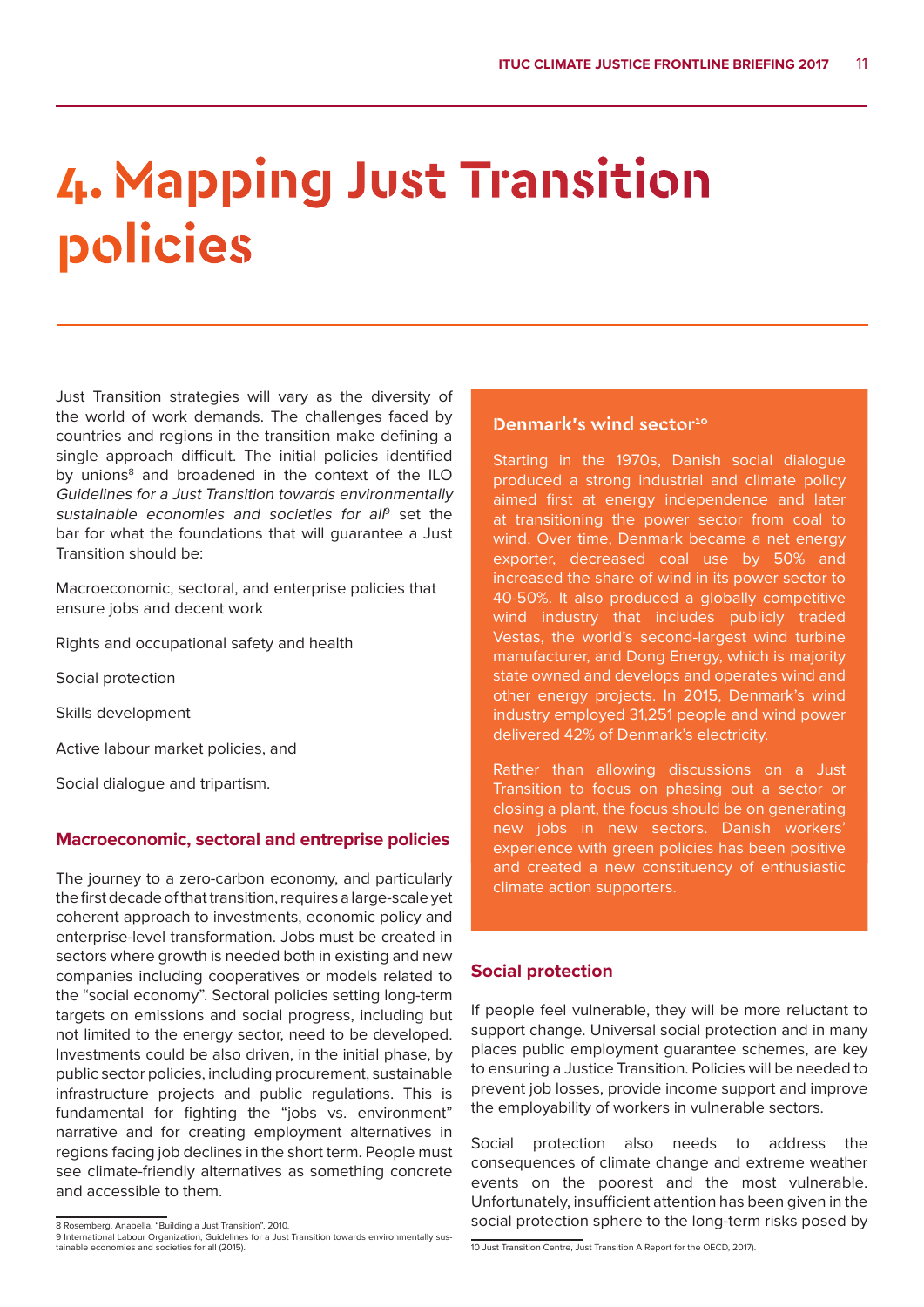climate change. However, social protection approaches could inform disaster risk reduction and climate change adaptation based on prior experience in reaching the most vulnerable.

#### **The challenge of sustaining coal workers' pensions11**

US union miners are among the 10.4 million Americans with retirements tied to multiemployer pension plans – large investment pools considered low-risk because they do not rely on a single company for financing. Two recessions, industry consolidation and an ageing workforce have multi-employer funds facing a USD 400 billion shortfall. Dozens have already failed, affecting 94,000 participants.

The US miners' pension fund, co-operated by the United Mine Workers of America and the mining companies' Bituminous Coal Operators Association Inc., relies on contributions from employers for about 20% of its income, with investment gains making up the rest. Fewer miners means lower contributions. If the coal industry closed entirely, there would be no contributions to the pension fund, and its collapse only a matter of time.

In the words of former coal miner and current AFL-CIO President Richard Trumka, "We need a comprehensive approach to climate change mitigation and adaptation across our economy…. It has to begin with dialogue and negotiation with those whose lives and communities, health care, and pensions are bound up with carbon-based fuels."

#### **Active labour market policies**

Active labour market policies include those helping enterprises and workers anticipating changes by facilitating access to jobs and strengthening employability. They focus on unemployed workers and workers at risk of unemployment, delivering employment services and providing information, guidance and matching services. Along with skills training policies, active labour market policies are the operational arm for accompanying workers into the new economy.

#### **Structural change in the Ruhr region**<sup>12</sup>

The transformation of the Ruhr region in Germany (North Rhine-Westphalia) from a coal and steel stronghold into a much more diversified economy was a complex process and a result of market forces, not policy choices. Nonetheless, 15 years of brave decisions by all involved transformed the region and provide us with several insights for thinking about a Just Transition.

The plans in the Ruhr Valley managed to accompany a shrinking workforce in coal and steel from 390,000 in 1960 to 39,000 in 2001. In the first two decades, the transformation showed little capacity to diversify due to several "lockins",<sup>13</sup> though from the mid-80s a more dynamic approach began.

This included a strong focus on industrial policy and support for "sunrise technologies", following a bottom-up approach and a critical role of codetermination with equal voices for workers and employers at the table. Four key policies were developed:

- Wage subsidies for the reintegration of the unemployed and those at risk of unemployment
- Labour market policy support for enterprise development
- Combined promotion of employment and infrastructure
- Integrated development of problematic urban areas

The provisions aimed at supporting early retirement included a wage safeguard scheme, and for those who were far from retirement age, a proactive plan through Personnel Development Centres (PDC) to accompany them into new jobs.

The highest possible level of protection of working conditions was coupled with flexibility from workers who accepted training and eventually geographical shifts. This was only possible thanks to the commitment of the negotiating trade union (IG BCE) and responsible employer behavior. One indicator of the success: Vocational training centers in the Ruhr reached a placement rate of 80%.

<sup>11 &</sup>quot;Vanishing Coal-Mine Jobs Squeeze Pension at Risk of US Rescue," Newsmax Finance, July 2, 2014, .<br>hewsmax.com/finance/Personal-Finance/coal-mine-jobs-pension-retirement/2014/07/02/ id/580463/ (accessed April 17, 2017).

<sup>12</sup> Béla Galgóczi, "The Long and Winding Road from Black to Green: Decades of Structural Change in the Ruhr Region," International Journal of Labour Research, no. 2 (2014): 217–40. 13 Bela Galgoczi speaks of an "economic" lock in, also referred to as specialisation trap, as most firms were directly linked with a few large companies that dominated the regional economy paralysing entrepreneurship, innovation and flexibility. There was also an "institutional lock-in" as a self-sustaining coalition of local businessmen, politicians and trade unions had one shared interest: the preservation of the status quoi. And finally, there was a cognitive lock-in, as the region was seen as unattractive, polluted and not worthwhile to invest in.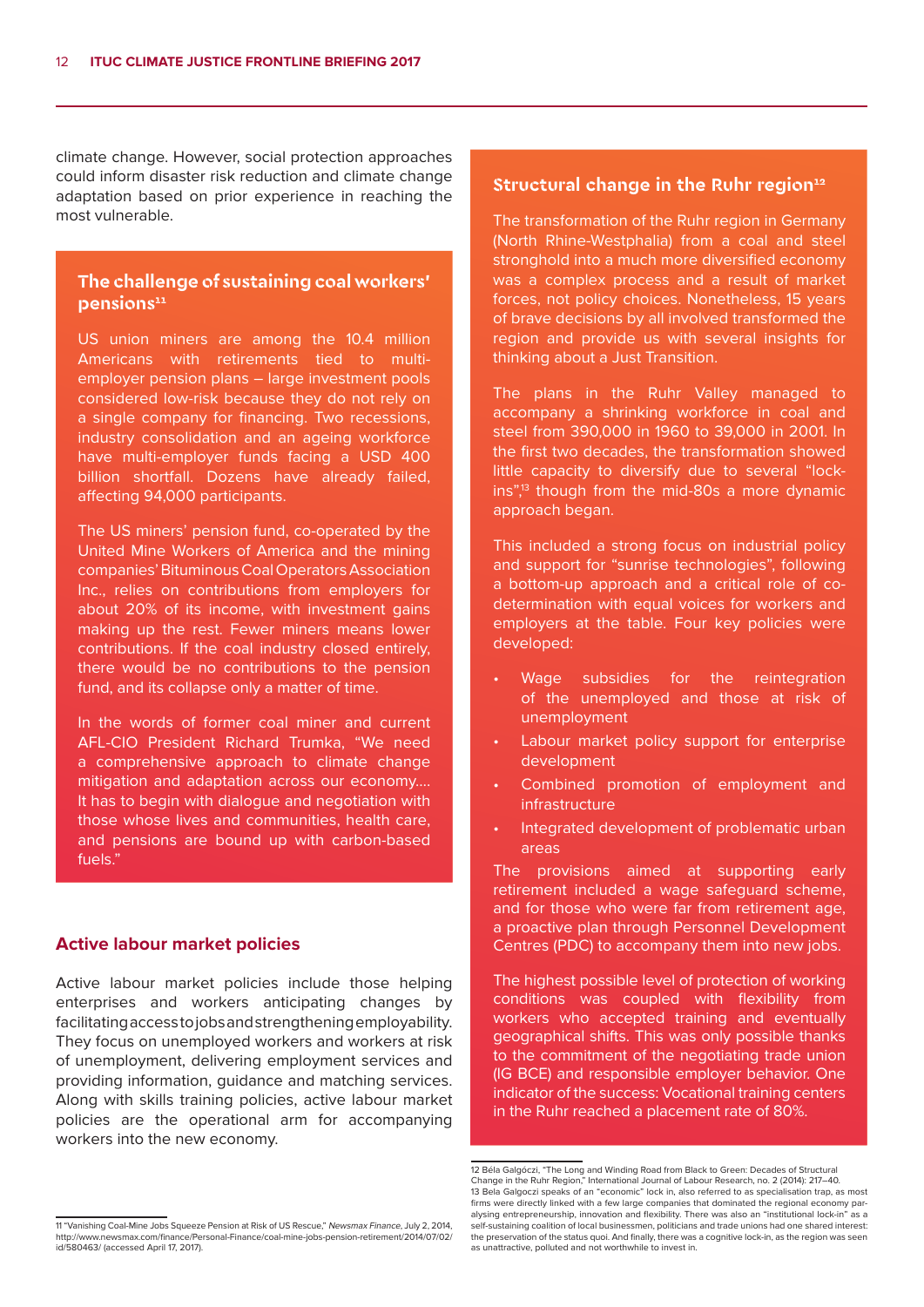#### **Skills development**

Helping workers gain skills to obtain better and sustainable jobs is key to building a constituency for climate action. Ensuring the adequacy of skills development portfolios, which in many countries are outdated or do not match labour market opportunities, is fundamental. Strengthening this in developing countries, where many working in fossil-fuel-related infrastructure have often had limited access to education, is critical for avoiding widening inequalities during transitions.

#### **Upskilling construction workers in Argentina14**

The Argentinean construction workers' union, UOCRA, promotes training for workers in the field of renewable energies, providing workers with certified skills for biogas production installations, solar water heaters and solar and wind power installers. This improves the deployment of these technologies in Argentina but also grows workers' income, as there is a wage premium for this knowledge. Current plans by the Argentinean government to multiply renewable energy capacity in the next couple of years should lead to extra support for these training activities. Anticipating an increase in demand for skilled workers, in July 2017 the union opened the first Training and Research Centre on Renewable Energies in the country.

#### **Rights and occupational safety and health**

Efforts must be taken to ensure "green" sectors are appealing, provide decent incomes and secure, safe working conditions. Particular importance must be given to working conditions in the renewable energy supply chain, as well as to the multiple service-led jobs created to support a zero-carbon economy. Making the jobs in the zero-carbon economy "appealing" is important to building support among working people, as the connection between workers and their jobs goes beyond wages to incorporate the sense of belonging to a broader economic project, where they are respected and valued.

#### **Quality of employment in renewable energies: what do we know? 15**

There is little information on the quality of employment in the renewables sector, as neither employers nor international bodies have conducted major research on the issue. We do know that the quality of employment varies significantly, with conditions usually in line those in the relevant country's manufacturing, construction or maintenance sectors.

Research by the ISTAS CCOO union in Spain found that renewables jobs are more skilled and better paid than the average job in the energy sector. Conversely, IG Metall found that salaries in renewable energy were 20-30% below average salaries for metal workers in Germany.

Big energy companies may also branch into renewables. Depending on legislation, working conditions from the "parent" company may be carried over to renewable energy workers, or they are at least covered by the same sectoral collective agreement. However, sometimes these divisions are allowed to have different contracting systems, and therefore apply weaker standards.

#### **Social dialogue and tripartism**

Social dialogue describes institutional discussions between trade unions, employers and governments, as well as other community groups.

Building an institutional setting where people can discuss, decide and be provided with resources to respond to the challenges of the transition is vital for strengthening democracies and building social support for change. Successful social dialogue can resolve important economic and social issues, encourage good governance, maintain social and industrial stability and boost economic progress (UNEP and Sustainlabour, 2008).

Studies confirm the value of social dialogue on climate change too. This allows an analysis of climate policies' effects on competitiveness, employment and social cohesion. (ILO and Sustainlabour, 2010). Examples, such as the Ruhr Valley above, show the value of bringing workers (including informal workers) to the table throughout the planning and diversification process.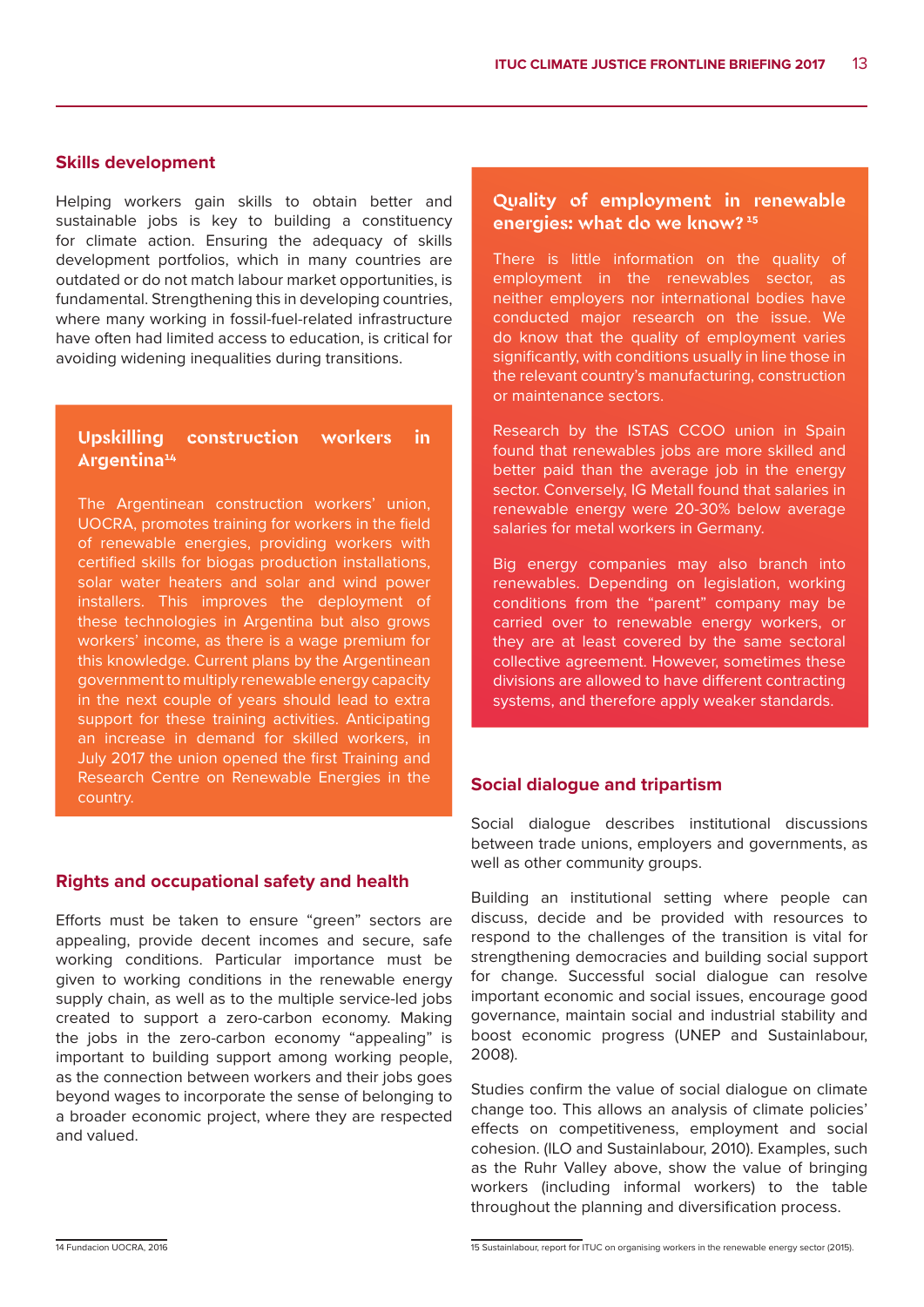#### **Community renewal and economic diversification**

Regions often have important links to companies in the fossil-fuel economy. These businesses not only provide jobs and generate others indirectly, they contribute to public budgets and could even help fund (through taxes and/or philanthropy) education, health and infrastructure. Just Transition policies must anticipate any potential reduction in economic activity in communities that depend on fossil-fuel related worksites. They must also ensure investments are oriented towards options supported by the community. History tells of previous cases where workers affected by closures were protected, but the economic life of the community did not survive the change, leading to further inequalities and injustice.

#### **The coal phase-out fund in China16**

Coal mining in China faces several challenges, including overcapacity, rising environmental impact, unsafe working conditions, falling prices and the government's attempted restructuring. The country's leadership aims to close 4,300 mines and cut annual production capacity by 700 million tonnes by 2019.

With growing social discontent, particularly in the northeast, China has decided to allocate 30 billion yuan (USD 4.56 billion) over the next three years to support the closure of small, inefficient coal mines and redeploy around one million workers. This may seem substantial, yet analysts estimate the total required to tackle overcapacity in the coal and steel sectors could reach 200 billion yuan, 70% of which would be needed for coal.

That said, this fund could represent an opportunity for thousands of coal miners who find themselves with no option other than returning to farming jobs, where income hardly meets survival levels. How the fund will help these workers, and the extent to which they will be consulted, remains unclear.

#### **The Just Transition Fund in the US**  Appalachian region<sup>17</sup>

As many coal-dependent communities were unable to benefit even from existing federal support for their transition, the Rockefeller Family Fund and the Appalachia Funders Network began an initiative to support local networks (including grassroots groups, trade unions and small businesses) in designing alternative economic projects for their community and submitting them for funding. Successful projects include initiatives for strengthening the tourism sector, incubating social enterprises and undertaking feasibility studies for developing local capacity for solar panel manufacturing.

This is a positive, grassroots-led transition, supported by top-down funds based on a broader transition policy.

#### **A comprehensive approach**

Each of the above policies has been tested and recognised as useful in achieving social change. What has yet to be attempted is an ambitious, policy-driven and simultaneous implementation of these strategies, as a package. The Australian example below, even if too recent to be evaluated, and too local to be reproduced, shows that such comprehensive strategies are possible.

<sup>16 &</sup>quot;China to Fund Closure of Coal Mines," The Star Online, January 22, 2016, http://www.thestar. com.my/business/business-news/2016/01/22/this-is-the-default-headline/ (accessed April 17, 2017); "In China's Rustbelt Towns, Displaced Coal, Steel Workers Lose Hope and Voice," Yahoo! News, March 5, 2017, https://uk.finance.yahoo.com/news/chinas-rustbelt-towns-displaced-coal-230901191. html (accessed April 17, 2017).

<sup>17 &</sup>quot;Just Transition Fund Convening Explores Opportunities for Appalachia," Blue Moon Fund, March 29, 2016, http://www.bluemoonfund.org/news/transition-opportunities-arise-appalachia-just-transition-fund-convening/ (accessed April 17, 2017).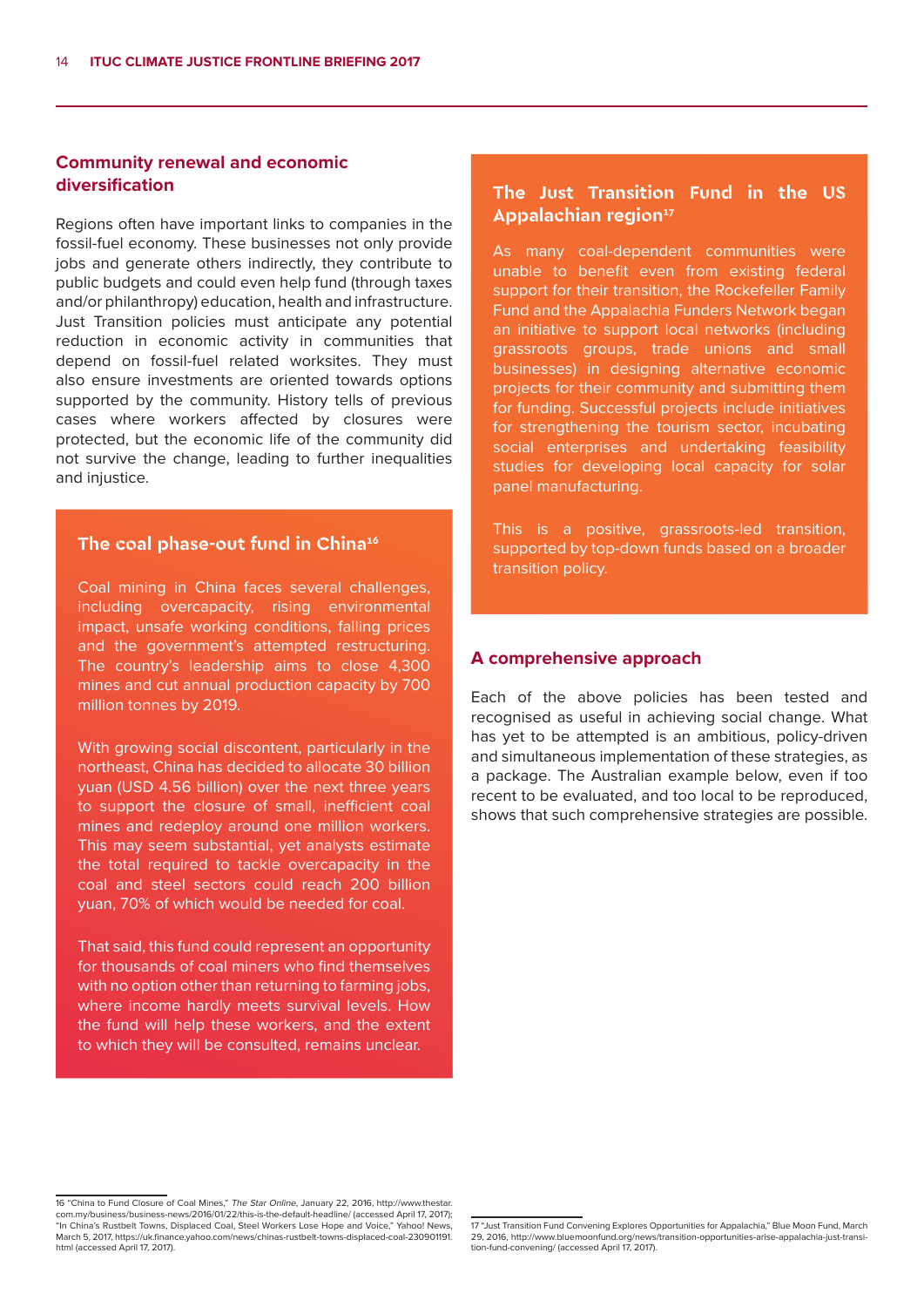#### **Just Transition for Hazelwood workers**  and the Latrobe Valley (Australia)<sup>18</sup>

The Hazelwood Power Station is Australia's most polluting coal-fueled thermal power station. In November 2016, the owner, Engie, announced the closure of the plant by the end of March 2017, giving the workers and local communities only five-months notice. An agreement negotiated between the government of the State of Victoria, trade unions and the company has launched a scheme costing AUD 20 million [USD 15.3 million] to help around 150 retrenched Hazelwood workers remain in the power industry by allowing them to transfer to other power generators. Under the agreement, early retirement packages will help create vacancies for workers displaced by the closure of Hazelwood. The scheme will contribute funds to participating employers to support these packages and facilitate the redeployment of Hazelwood workers.

The worker transfer scheme is part of the Labor government's AUD 266 million package for the region, which includes the AUD 50 million Economic Growth Zone to support business growth and the establishment of the Latrobe Valley Authority (LVA). The LVA's worker transition service is also providing tailored support to workers and families to give them the skills, training, information and personal support they need to make a fresh start.

<sup>18 &</sup>quot;Government, Unions and Power Station Operators Reach Agreement on Historic Latrobe Valley Worker Transfer Scheme," Australian Congress of Trade Unions (ACTU), March 10, 2017, http:// www.actu.org.au/actu-media/media-releases/2017/government-unions-and-power-station-operators-reach-agreement-on-historic-latrobe-valley-worker-transfer-scheme (accessed April 17, 2017).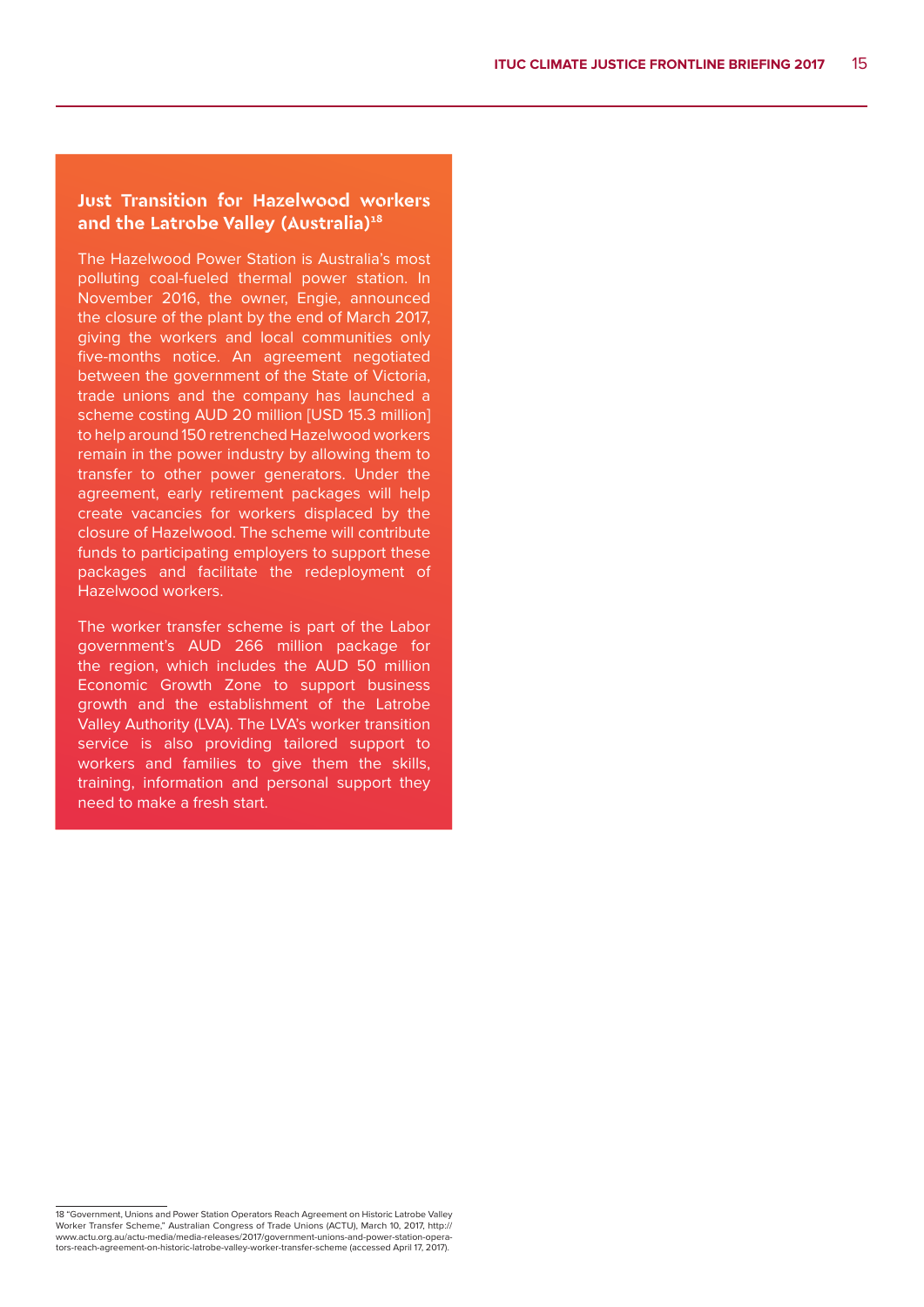### **5. Just Transition worldwide: implementation and policy gaps**

From early references to a Just Transition at international trade union conferences, the concept attracted support from a variety of negotiating coalitions, including the G77 and China, which represents developing countries in the United Nations Framework Convention on Climate Change. Argentina and the US were instrumental in supporting the insertion of this language in COP16 (in Cancun in 2010),<sup>19</sup> as well as in the process that led to the adoption of the Paris Agreement. Civil society and businesses also joined trade unions in supporting the concept.

That said, most of the Just Transition advocacy effort in the UNFCCC process was carried by the international labour movement, led by the International Trade Union Confederation (ITUC). Our demands centered on the call for language on a Just Transition and decent work to be incorporated into the operational part of the Paris Agreement. Neglecting these issues would have been seen as a signal that the cost of the transition to a lowcarbon society should be unfairly borne by working men and women.

With the support of a growing number of governments and major NGOs, we won the adoption of the Just Transition language in the Paris Agreement:

Taking into account the imperatives of a just transition of the workforce and the creation of decent work and quality jobs in accordance with nationally defined development priorities. (UNFCCC, 2015)

Outside the UNFCCC process, milestones included the reference to the need to ensure workers are protected on the path to building more sustainable societies, stated in the 2012 Rio+20 outcome document, "The Future We Want":

"We recognise the importance of a just transition including programmes to help workers adjust to changing labour market conditions" (Rio+20, 2012)

At the ILO, the first discussion on Just Transition took place in 2013 at the International Labour Conference on the issue of climate change and its linkages to the world of work under the title, "Sustainable development, decent work and green jobs". The trade unions sought a standard on Just Transition. The conclusions included a decision to launch a process to develop Just Transition guidelines. The "Guidelines for a just transition towards environmentally sustainable economies and societies for all" were unanimously adopted in 2015, a month before the Paris Agreement, aligning for the first time the issue in both the UNFCCC and the ILO. The ITUC will also continue to campaign for a standard to be negotiated in coming years

Far from being the end of international policymaking on this issue, we rather see this as a start for better consolidation of the issue at the implementation phase, as well as providing a tool for better coherence between intergovernmental organisations. Our expectations include:

#### **The UNFCCC and the Paris Agreement:**

- Incorporate Just Transition commitments into the Nationally Determined Contributions (NDCs)
- Maintain Just Transition for workers as a permanent theme within the forum on response measures under the Paris Agreement
- Launch a "Katowice initiative for a Just Transition" under the COP, providing a high-level political space to keep the commitment alive
- Allow the funding of Just Transition projects under the Green Climate Fund (GCF)
- • Include Just Transition in the 2018 UNFCCC Facilitative Dialogue

<sup>19</sup> UNFCCC Decision 1/CP.16 stated, under Section I (A shared vision for long-term cooperative action), para. 10: [The CoP r]ealizes that addressing climate change requires a paradigm shift towards building a low-carbon society that offers substantial opportunities and ensures continued high growth and sustainable development, based on innovative technologies and more sustainable production and consumption and lifestyles, while ensuring a just transition of the workforce that creates decent work and quality jobs.

The preamble to Section III.E ("Economic and social consequences of response measures") notes: Recognizing the importance of avoiding or minimizing negative impacts of response measures on social and economic sectors, promoting a just transition of the workforce, the creation of decent work and quality jobs in accordance with nationally defined development priorities and strategies, and contributing to building new capacity for both production and service-related jobs in all sectors, promoting economic growth and sustainable development.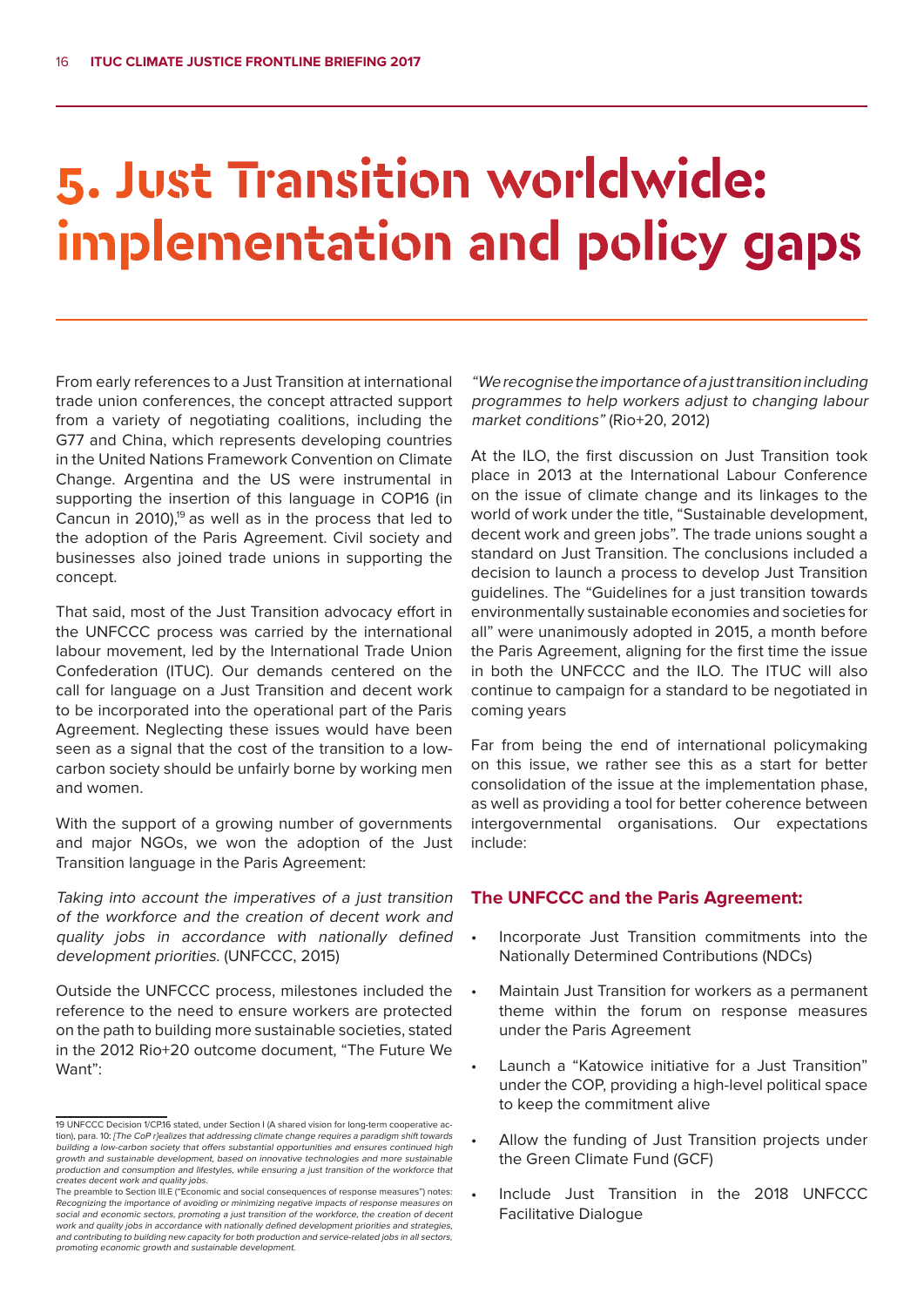The commitment from governments to secure a Just Transition for workers appears in the Preamble of the Paris Agreement, along with other references to protecting human rights and achieving gender equality. This is a cross-cutting issue, and this requires specific action in all areas of implementation. Just Transition and the policies taken to protect workers and communities in a time of change should feature as a permanent item on government agendas – an item against which they should report progress. The incorporation of Just Transition in NDCs, where governments could explain how they have assessed the employment impacts of their decisions, and most important, the measures they will take to support workers, seems like a key way forward. Some governments, such as South Africa, have already incorporated this in their first NDC.

Another stream of work relates to the future work program on response measures under the Paris Agreement, which could build on previous work done under the subsidiary bodies, where Just Transition featured for two years as a key part of the Forum on Response Measures. Having a dedicated, technical space, where good practice or challenging situations could be presented and debated, would contribute to further educating climate negotiators on these issues and build a bridge with progress happening on the ground. The creation of an ad-hoc group of experts had been decided in 2016, although following one meeting, there is no indication this work will be continued. It is important to ensure that strong support and calls for more in-depth technical work and experience-sharing expressed in the Forum find a reflection in the work programme.

With COP23 (2018) to be organised in Katowice, the main city in Polish coal country, a message of empathy and commitment to communities that might be hard hit by the transition is necessary. The UNFCCC should explore the possibility of organising a high-level meeting between environment and labour ministers to launch the "Katowice initiative for a Just Transition" under the COP, which could provide a space for keeping alive the commitment to these communities, gather experiences from Parties in supporting communities and workers in the transition and encourage climate donors to support projects to create sustainable jobs in affected regions.

Progress could also be made at the Green Climate Fund (GCF), where projects aimed at supporting communities and workers in their diversification efforts should be funded. The idea of a "Just Transition Fund", promoted in Europe by trade unions and civil society allies, should be expanded with an equivalent approach for developing countries.

#### **International Labour Organization:**

The ILO needs to play a much more ambitious role in supporting the transition towards a zero-carbon world. Until now, most of its work has focused on supporting governments in green job creation. However, a more forward-looking approach is needed, whereby the ILO develops its own Standard for managing the Just Transition, supports its constituencies (governments, employers, and trade unions) in facing transition challenges and tests the impact of its own economic and social recommendations on the environment.

**An ILO standard on Just Transition**: If the Paris Agreement provides an internationally recognised standard for climate action, there is no equivalent yet giving governments binding guidance on the way in which the transition to a zero-carbon economy can be done fairly. The organisation has the legitimacy and capacity to develop a comprehensive, fair standard on Just Transition. After two attempts (one in 2013 which led to the adoption of the Guidelines on Just Transition, and one in 2016, which obtained the support of the African group and the workers' group), the next moment to negotiate a standard is 2021. It should not be missed.

**Implementation of the Guidelines on Just Transition**: In 2013, the International Labour Conference discussed formally for the first time the links between the world of work and the environment, and the need to define, internationally, the concept of Just Transition. A negotiation followed in 2015, which led to the adoption of the ILO Guidelines. These guidelines must now be implemented on the ground, and a piloting phase in a sufficient number of countries should be organised, so that we can "test" the comprehensiveness of the tool, and guide the process of the standard development, as described above.

**The "Green" strategy and the World Employment and Social Outlook 2018 (WESO)**: The ILO will be celebrating its centenary in 2019, and has decided to launch a certain number of initiatives which would shape the organisation's work in the next century. One of them, called "Green," relates to the organisation's intention to mainstream environmental challenges in its work. One element of that strategy is the inclusion, in the ILO's flagship annual report (WESO), of an assessment of the employment impacts of climate change and other environmental challenges, as well as policy responses. The release of this report in 2018 should influence the UNFCCC Facilitative Dialogue and further encourage the inclusion of employment and Just Transition aspects in the NDCs.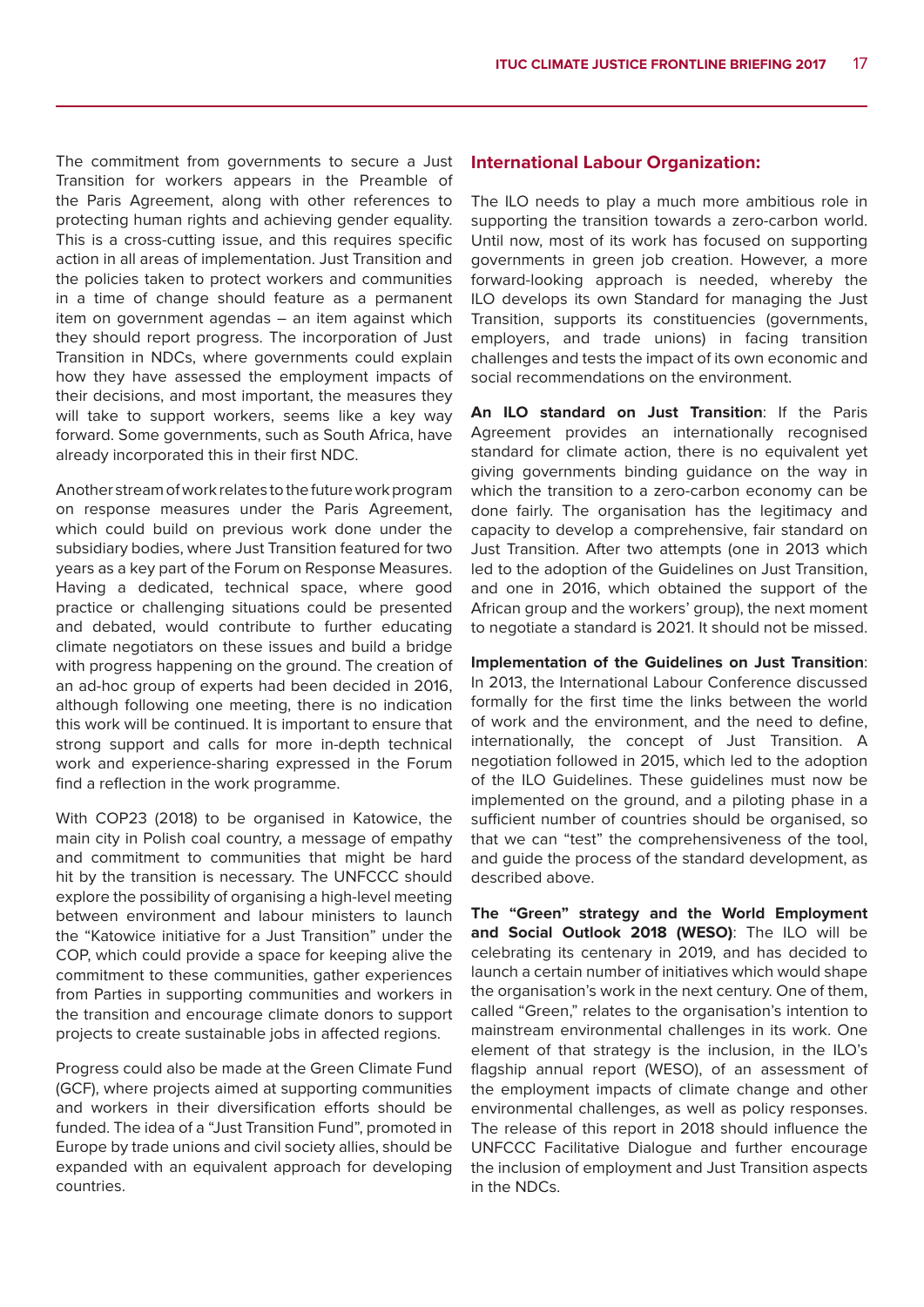#### **The G20 and OECD**

With the focus of climate policies now turning to implementation, and the existing commitment of Argentina (chair of G20) to the employment agenda, the G20 could play a more active role in coordinating the policy responses to climate change, in particular those associated with a Just Transition.

As a backround for the 2017 G20 Summit, the OECD, which officiates as one of the ad-hoc G20 "Secretariats," made clear recommendations on how the Just Transition concept could be brought into the scope of future G20 work.20 This included the call for G20 countries to share policy experience in planning economic diversification and sectoral restructuring, including the transition of workers and communities. Building in those recommendations could be a way forward.

#### **Sustainable Development Goals and Agenda 2030**

Just Transition sits at the juncture between SDG 8 on Decent Work for All and SDG 13 on Climate Action. Just Transition is not specifically listed among the indicators being negotiated for these goals, so it will be critical to ensure a strong connect at the national level between these two goals. This depends on continued advocacy by civil society organisations, including trade unions.

Strengthening the international governance of climate change through a Just Transition lens is particularly critical at a time of growing populism. The multilateral system's capacity to deliver on jobs and social and climate justice would help to rebuild trust and counter this trend.



The Just Transition Centre brings together and supports unions, businesses, companies, communities and investors in social dialogue to develop plans, agreements, investments and policies for a fast and fair transition to zero carbon and zero poverty.

### **www.justtransitioncentre.org**